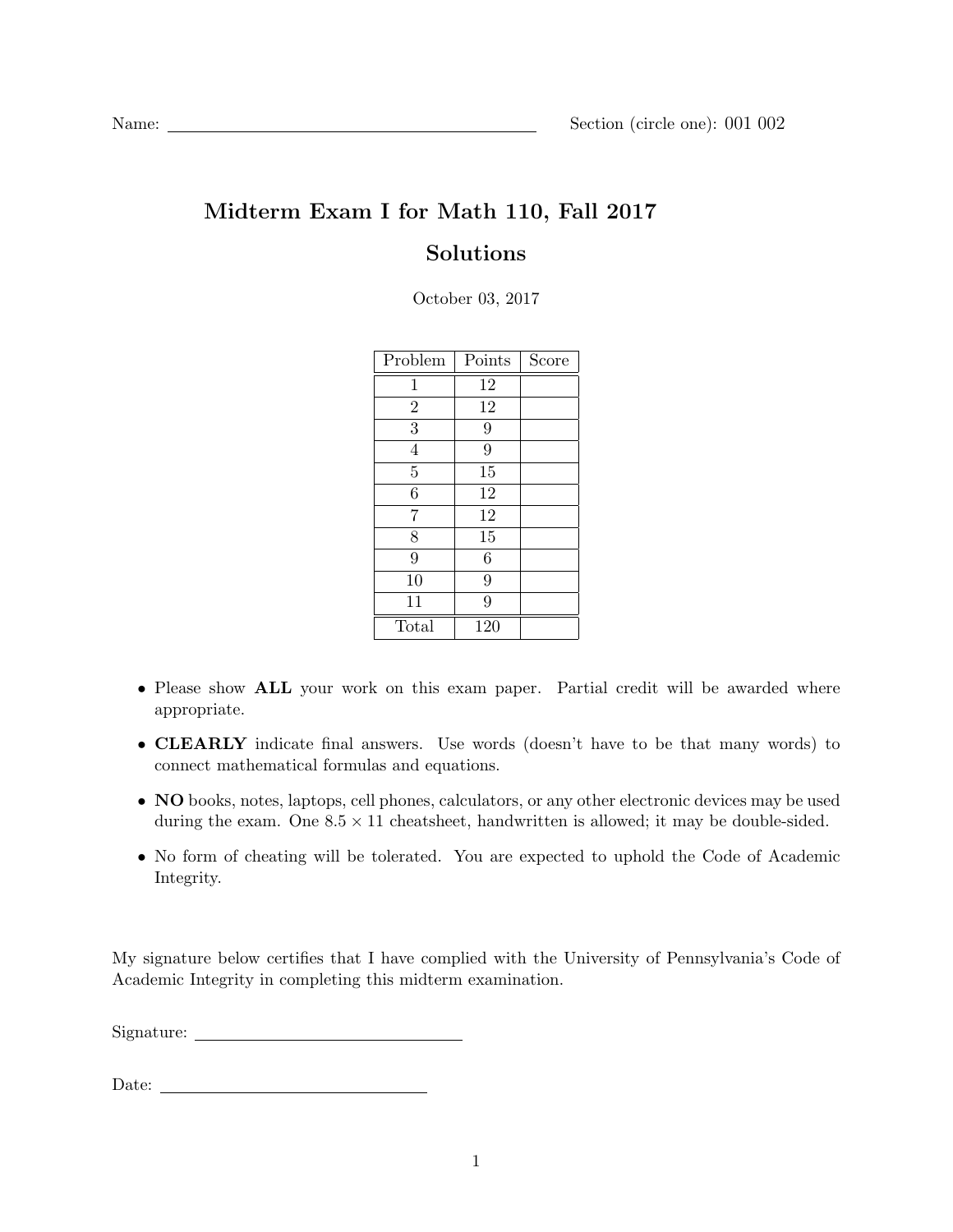1. Suppose x and y are related by  $\ln x = 3 \ln y$ . State in words the relation between  $x$  and  $y$ .

**Solution:** Exponentiate both sides with base  $e: x = e^{3 \ln y} = (e^{\ln y})^3 = y^3$ In words,  $x$  is equal to the cube of  $y$ , or  $y$  is equal to the cube root of  $x$ (either one of these is fine).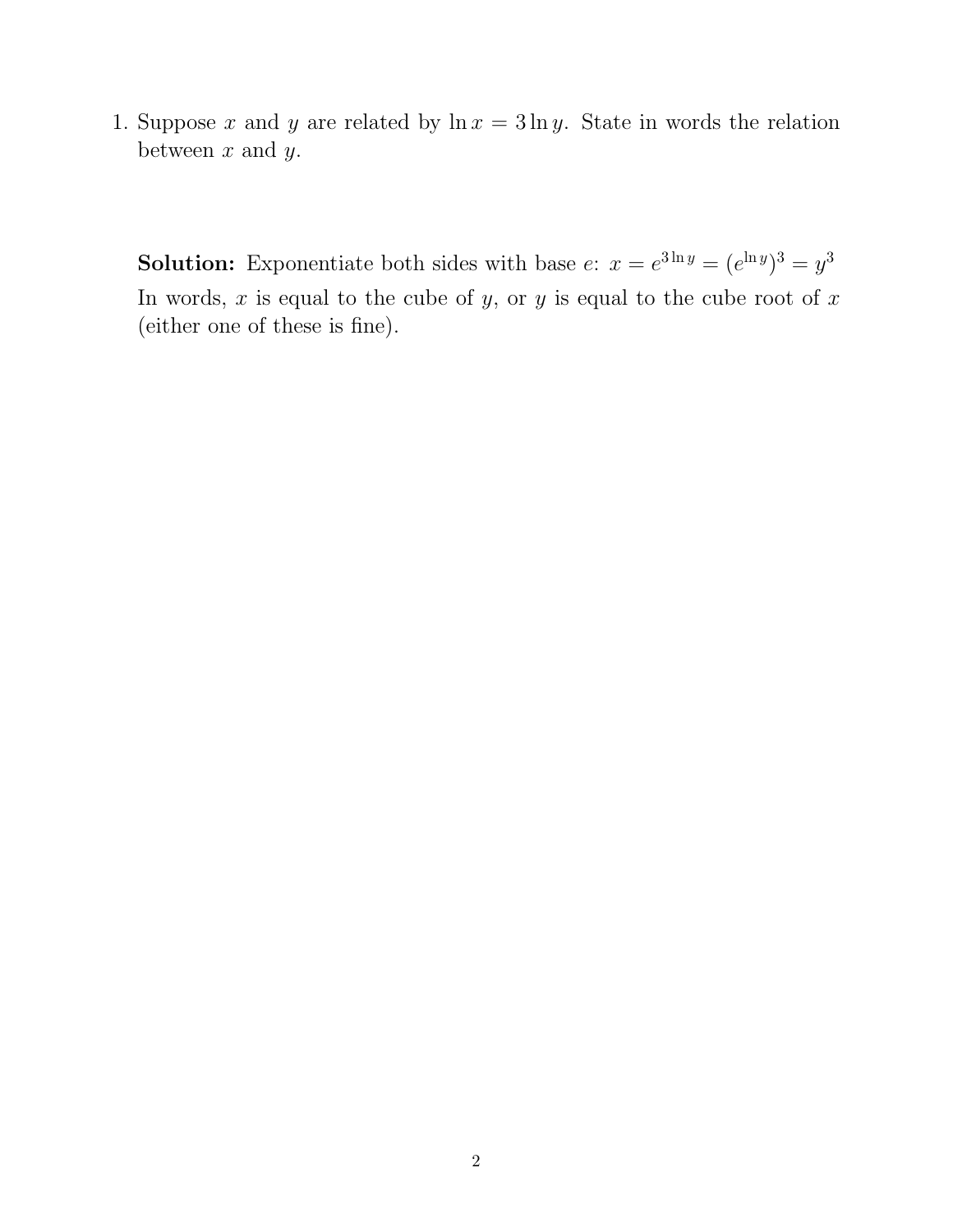2. Let  $f(x) = \frac{\sin x}{x}$  $\hat{x}$ . (a) Compute  $\lim_{x\to 0} f(x)$ .

> **Solution:** Both the numerator and denominator are zero at  $x = 0$ therefore we may apply L'Hopital's rule. This gives

$$
\lim_{x \to 0} f(x) = \lim_{x \to 0} \frac{\cos x}{1} = \frac{\cos(0)}{1} = 1.
$$

(b) Compute  $f'(x)$ .

**Solution:** By the quotient rule:  $f'(x) = \frac{x \cos x - \sin x}{x}$  $\frac{x^2}{x^2}$ .

(c) Compute  $\lim_{x\to 0} f'(x)$ .

Solution: Again, numerator and denominator are zero at zero and we may apply L'Hopital's Rule:

$$
\lim_{x \to 0} \frac{x \cos x - \sin x}{x^2} = \lim_{x \to 0} \frac{\cos x - x \sin x - \cos x}{2x} = \lim_{x \to 0} -\frac{\sin x}{2} = 0.
$$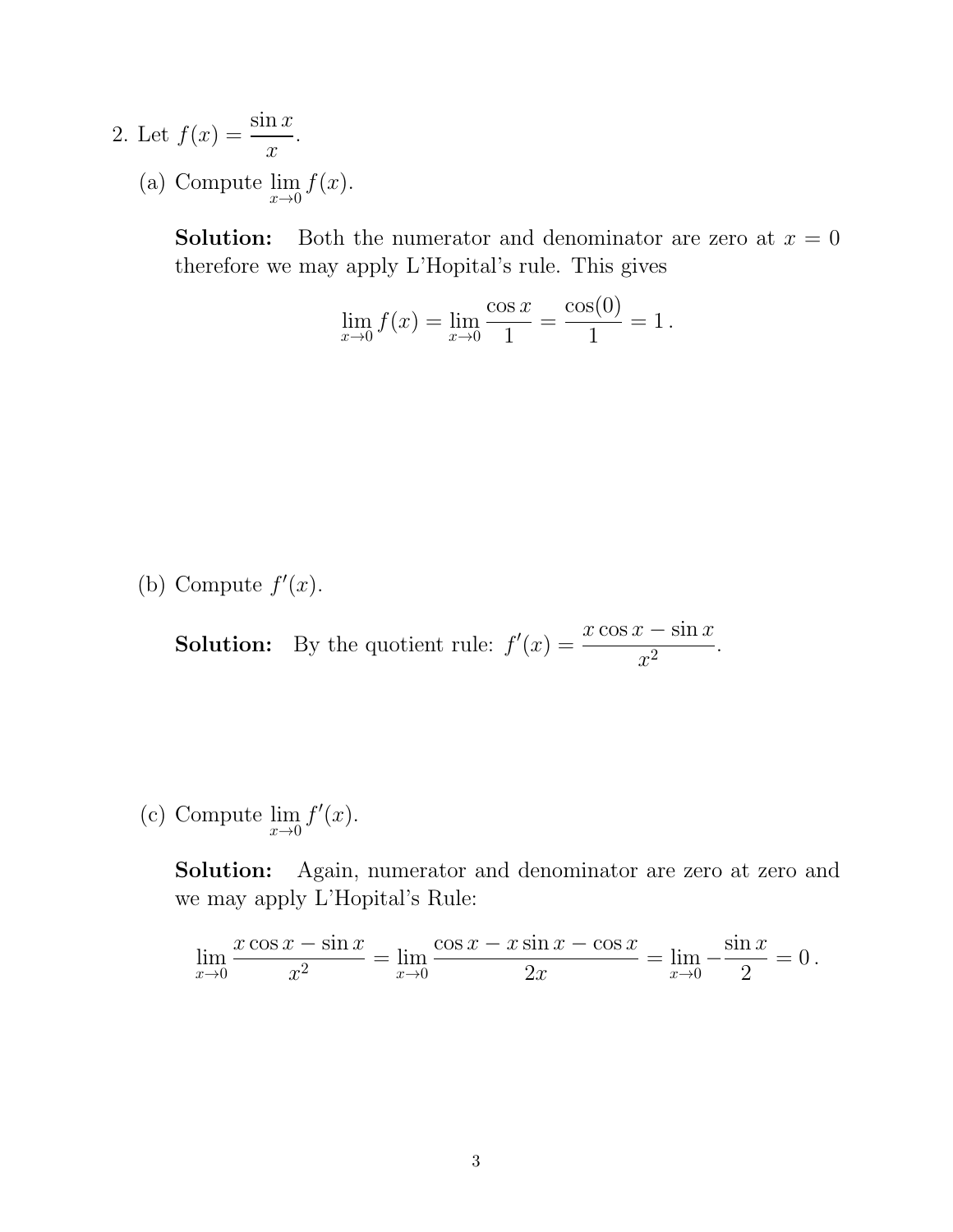(d) Sketch a graph of the function  $f$ . Your graph should reflect what you computed above, as well as qualitative features of the function as  $x \to \pm \infty$ .

Solution: Use your answers to parts (a) and (c), you can see that although the graph has a hole at  $x = 0$ , the function approaches 1 there and the derivative approaches zero there. So there's a hole at  $(0, 1)$ and the function is flat there. It's not too hard to see it's a maximum, so this gives the shape near  $(0, 1)$ . Everywhere else the function oscillates like sin, having the same zeros but with the oscillations getting smaller away from the *y*-axis.

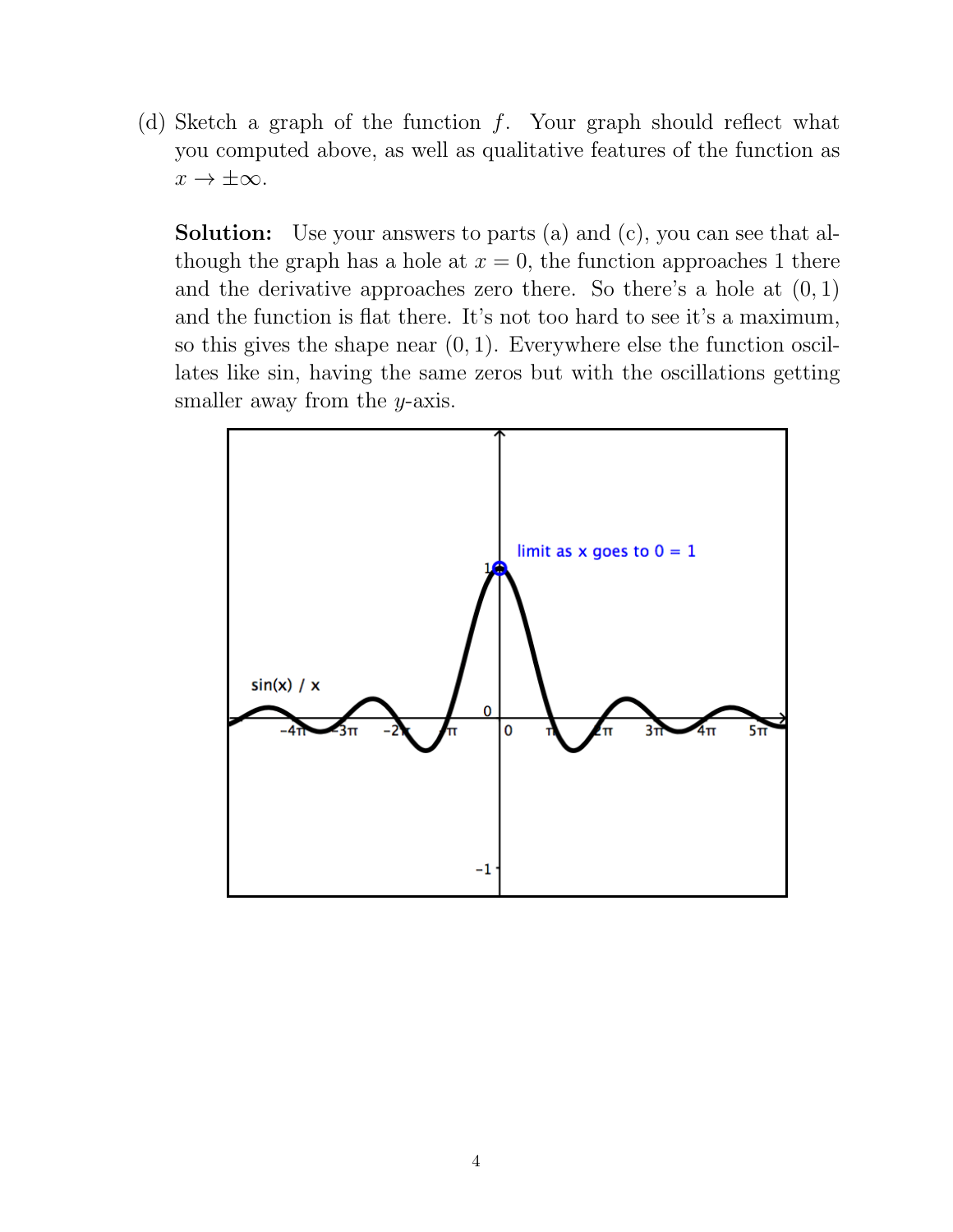3. Write an equation for the following scenario. Be sure to give an interpretation for all variables and constants and to give units for each.

The amount of energy per time required to maintain a refrigeration unit starts at a level proportional to the volume of the unit and decreases exponentially after that.

**Solution:**  $P = aVe^{-bt}$  where

- $\bullet$  P is in units of energy per time, also known as power, for example Watts; it represents what was asked, "the amount of energy per time..."
- $\bullet$  a is a constant of proportionality with units of power per volume or Watts per cubic meter (or cubic centimter, etc.).
- $\bullet$  V is in units of volume and represents the volume of the fridge.
- $\bullet$  b is a time constant in units of inverse time, representing the reciprocal of the time to fall to  $1/e$  of it's original value.

Note: the constant b is positive if you wrote the formula as  $aVe^{-bt}$ , but negative if you wrote the formula as  $aVe^{bt}$ .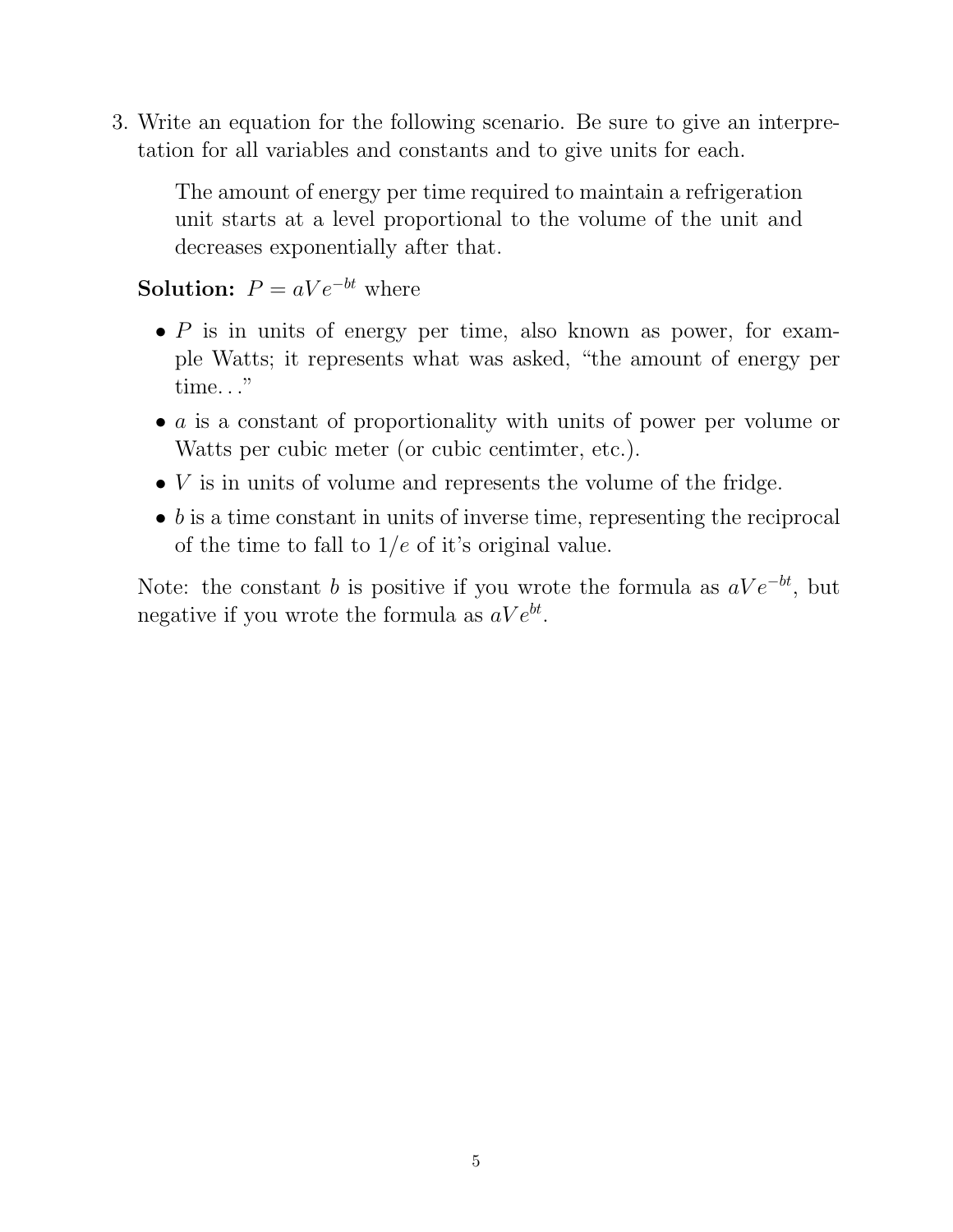4. Find a function  $g(x) = cx^p$  such that  $f(x) \sim g(x)$  as  $x \to \infty$  where

$$
f(x) = \frac{\sqrt{4/x}}{\frac{3}{x} + \frac{5}{x^2}}.
$$

You do not have to prove your answer but we should be able to see how you got it.

**Solution:** Because  $5/x^2 \ll 3/x$  we can ignore this term when the two are added. That yields

$$
f(x) \sim \frac{2x^{-1/2}}{3x^{-1}} = \frac{2}{3}x^{1/2}.
$$

Alternate Solution: Clearing the fractions in the denominator by multiplying top and bottom initially by  $x^2$  gives

$$
f(x) = \frac{x^2 \sqrt{4} \sqrt{x}}{3x + 5}.
$$

Evaluating  $\sqrt{4} = 2$  and ignoring the 5 in the denominator (because  $5 \ll 3x$ as  $x \to \infty$ ) gives  $\frac{1}{2}$ 

$$
f(x) \sim \frac{2x^2x^{-1/2}}{3x} = \frac{2}{3}x^{1/2}.
$$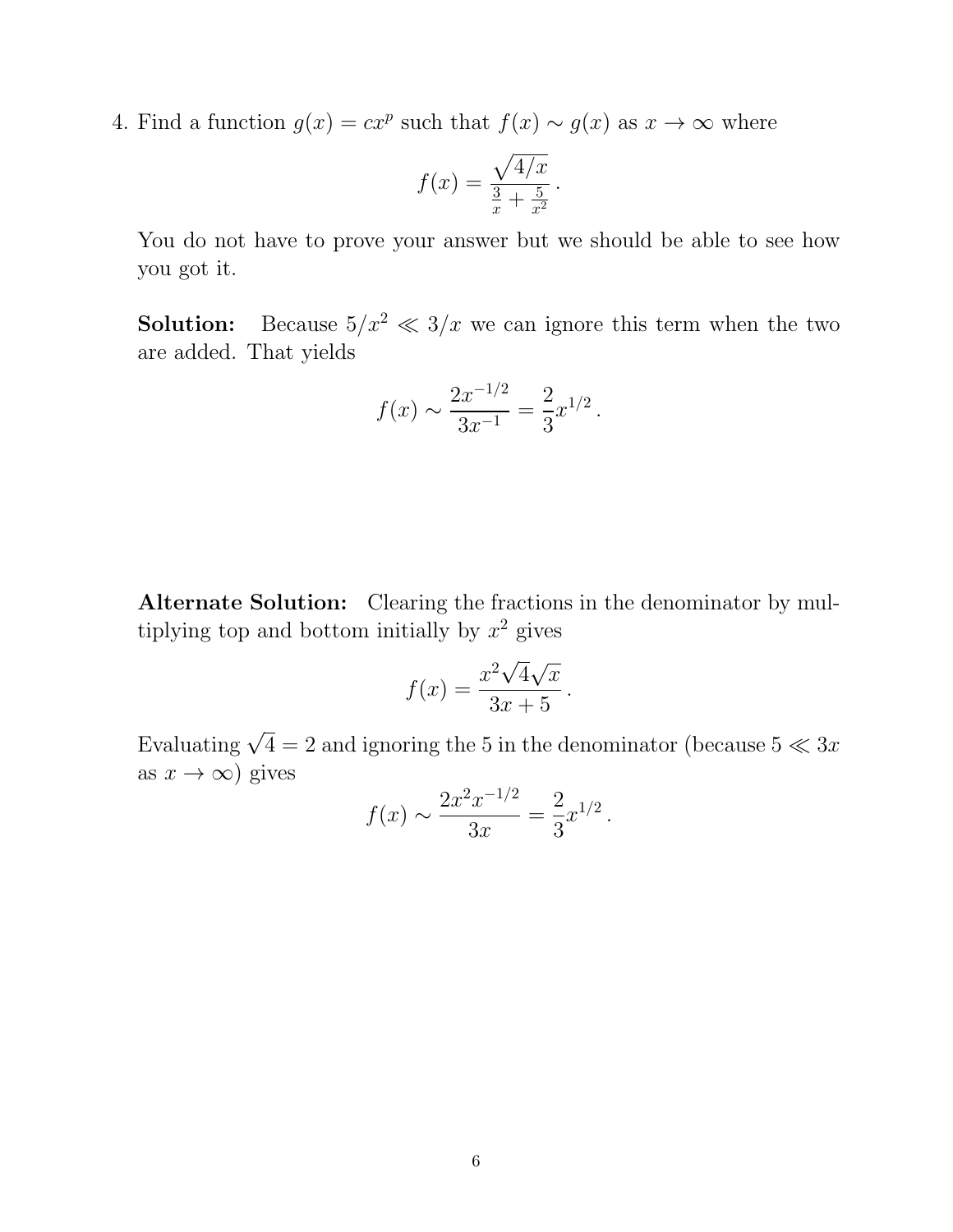- 5. Louie agree to pay Sam \$50,000 every year for 15 years, starting January 1, 2018, after which Louie gets possession of Sam's condo. Every year, Sam puts the money in an investment account that increases by 6.9% during the course of the year.
	- (a) At the end of the day on January 1, 2018, how much money is in the account?

Solution: \$50,000 (unless you explain why this account has some magical property to make it instantly increase).

(b) At the end of the day on January 1, 2019, how much money is in the account?

**Solution:**  $$50,000 * 1.069 + $50,000$ 

(c) Let  $M$  be the amount of money in the account at the end of the day on January 1, 2032, right after Sam receives the last payment. Write a summation formula for M.

**Solution:** In dollars, one way to write it is  $M = \sum$ 14  $k=0$  $50000(1.069)^k$  .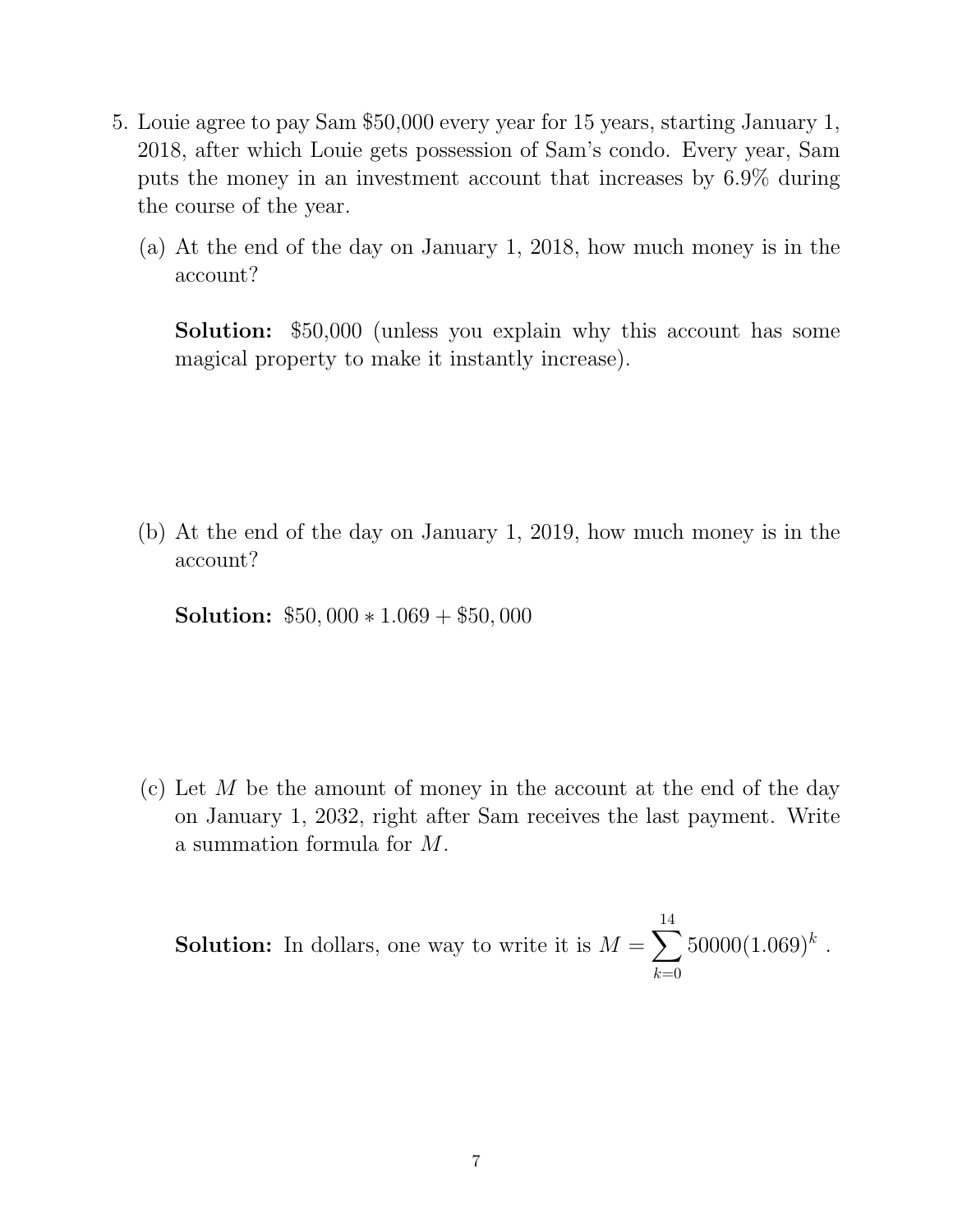(d) Write a formula for M that has no summation in it.

**Solution:** M is the sum of a geometric series with first term  $A =$ 50000, ratio  $r = 1.069$ , and number of terms  $n = 15$  (sum runs from zero to 14). Therefore,

$$
M = 50,000 \frac{1.069^{15} - 1}{1.069 - 1}.
$$

(e) Use your log cheatsheet, linearization, and any other techniques you can think of to give a numerical estimate for the value of M. Within 10% is accurate enough.

**Solution:** The only estimation needed is the value of  $y = 1.069^{15}$ . Taking natural log of both sides gives  $\ln y = 15 \ln 1.069$ . Use linearization to estimate  $\ln (1 + 0.069)$  as  $L(1.069) = \ln 1 + 1 * (1.069 - 1) =$ 0.069. Then  $\ln y$  is about  $15 * 0.069 = 1.035$  so  $y = 1.069^{15}$  is about  $e^{1.035}$ . You can use linearization again to estimate  $e^{1.035}$  as  $L(1.035) = e + e(1.035 - 1)$  or about 2.8, or just use the approximation that something a little larger than e should be more than 2.7 but less than 3. So M is about  $\frac{50000(1.8)}{0.069} = $1,300,000$ .

Alternate Solution: This time we estimate  $1.069^{15}$  by estimating  $\log_{10}(1.069^{15}) = 15 \log_{10} 1.069$  and estimating this by the linearization for  $log(10)$ :

 $\log_{10}(1 + 0.069) \approx \log_{10} 1 + (1/\ln 10) * 0.069 \approx 0.069/2.3 = 0.03$ .

Therefore

$$
1.069^{15} \approx 10^{0.45} \approx 10^{(3/2) \log_{10} 2} = 2^{3/2} = 2\sqrt{2} \approx 2.8
$$

and you can proceed as before.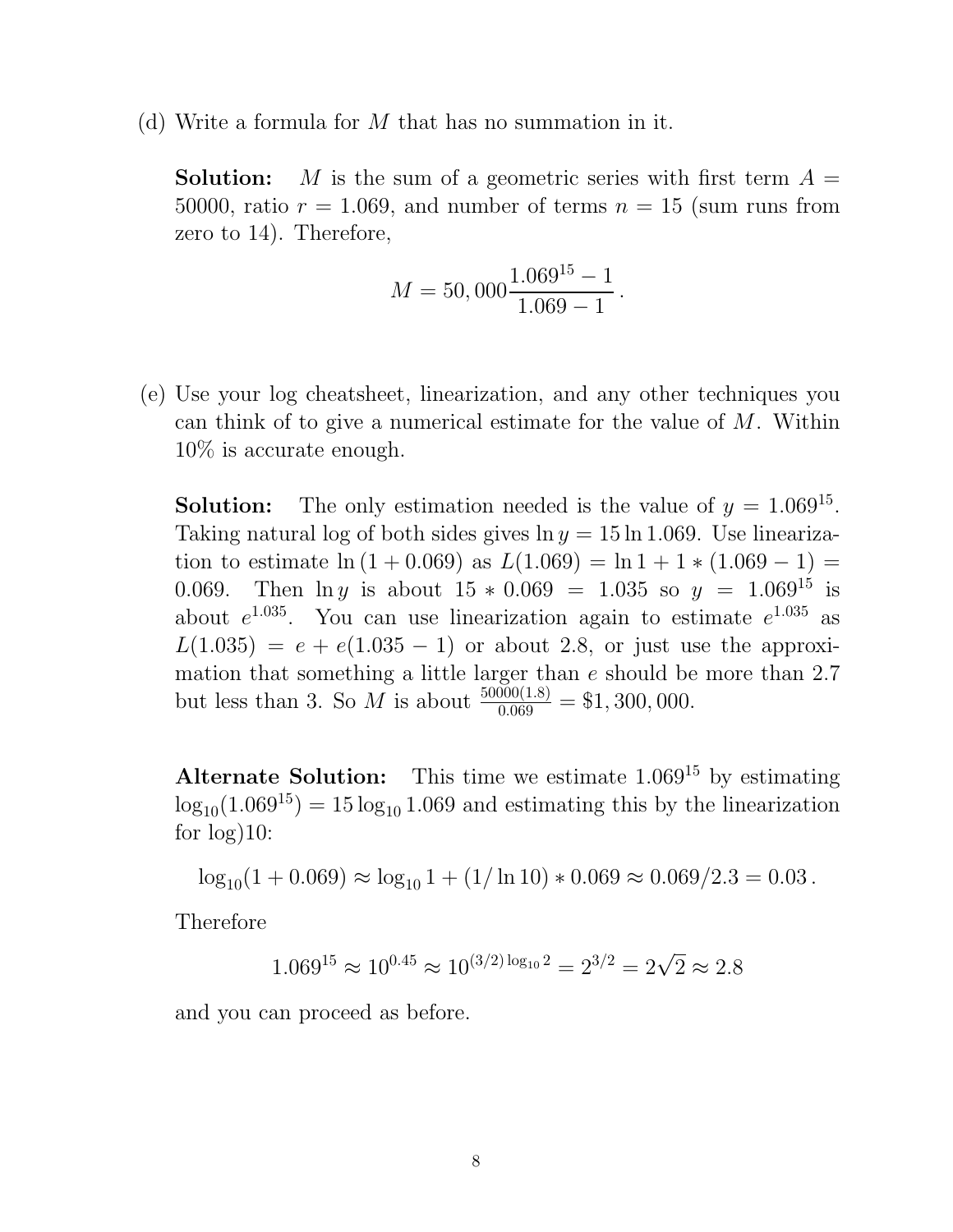6. In each case, write the sum (call is S) in  $\Sigma$  notation, then evaluate it (leave in exact form, do not use decimal approximations).

(a) 
$$
e^a + e^{2a} + e^{3a} + \cdots + e^{13a}
$$

Solution: The formula for summing a finite geometric series gives

$$
S = \sum_{k=1}^{13} e^{ak} = \frac{e^a (1 - e^{13a})}{1 - e^a} = \frac{e^a - e^{14a}}{1 - e^a}.
$$

(b) 
$$
\frac{2y+z}{x} + \frac{2y+2z}{x} + \dots + \frac{2y+14z}{x}
$$

Solution: The formula for summing a finite arithmetic series gives

$$
S = \sum_{k=1}^{14} \frac{2y + kz}{x} = 7 * \frac{4y + 15z}{x}.
$$

(c) The infinite sum  $\frac{1}{2}$ 2  $+$ 1 8  $+$ 1 32  $+ \cdots$ 

**Solution:** This is an infinite series with ratio  $1/2$ . Beacuse  $|1/2| < 1$ , this is summable. The formula gives

$$
S = \sum_{k=0}^{\infty} \frac{1}{2} (\frac{1}{4})^k = \frac{1/2}{1 - 1/4} = \frac{2}{3}
$$

.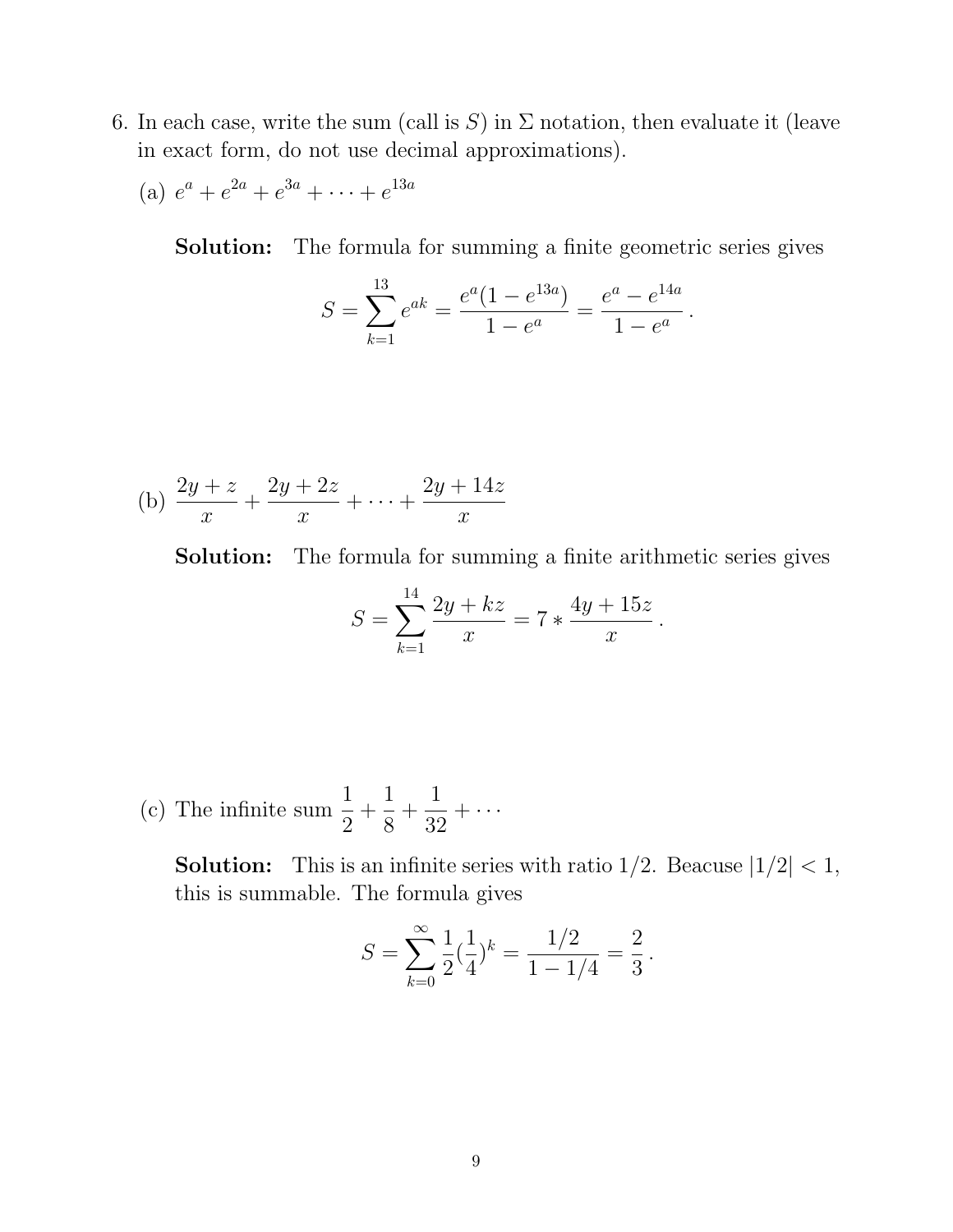7. Use integrals to give upper and lower bounds for this sum.

$$
\sum_{m=16}^{99} m\sqrt{m}.
$$

These should be given as analytic expressions, with no integrals left unevaluated, simplified when possible. Please include a sketch on the facing page (back of problem 6) or an extra piece of paper.

Solution: Upper bound:

$$
\int_{16}^{100} x\sqrt{x} \, dx = \frac{2}{5} x^{\frac{5}{2}} \bigg|_{16}^{100} = \frac{2}{5} (10^5 - 4^5) = 40,000 - 409.6 \approx 39,600.
$$

Solution: Lower bound:

$$
\int_{15}^{99} x\sqrt{x} \, dx = \frac{2}{5} x^{\frac{5}{2}} \bigg|_{15}^{99} = \frac{2}{5} (99^{\frac{5}{2}} - 15^{\frac{5}{2}}).
$$

## PUT IN FIGURE HERE

Extra credit [2 points] One of these bounds does not simplify to a rational number. Use linearization to give an approximate numerical value for this expression.

**Solution:** Linearization approximates  $f(x) = x^{5/2}$  by

$$
L(x) = a^{5/2} + (x - 1)f'(a) = a^{5/2} + (5/2)a^{3/2}.
$$

Therefore in the lower bound, we can approximate

$$
99^{5/2} \approx 10^5 - 2500
$$
  

$$
15^{5/2} \approx 4^5 - 160
$$

Therefore, the lower bound is less than the upper bound by roughly  $(2/5)(2500 - 160) = 1000 - 64 = 936$ , putting the lower bound at roughly 38650.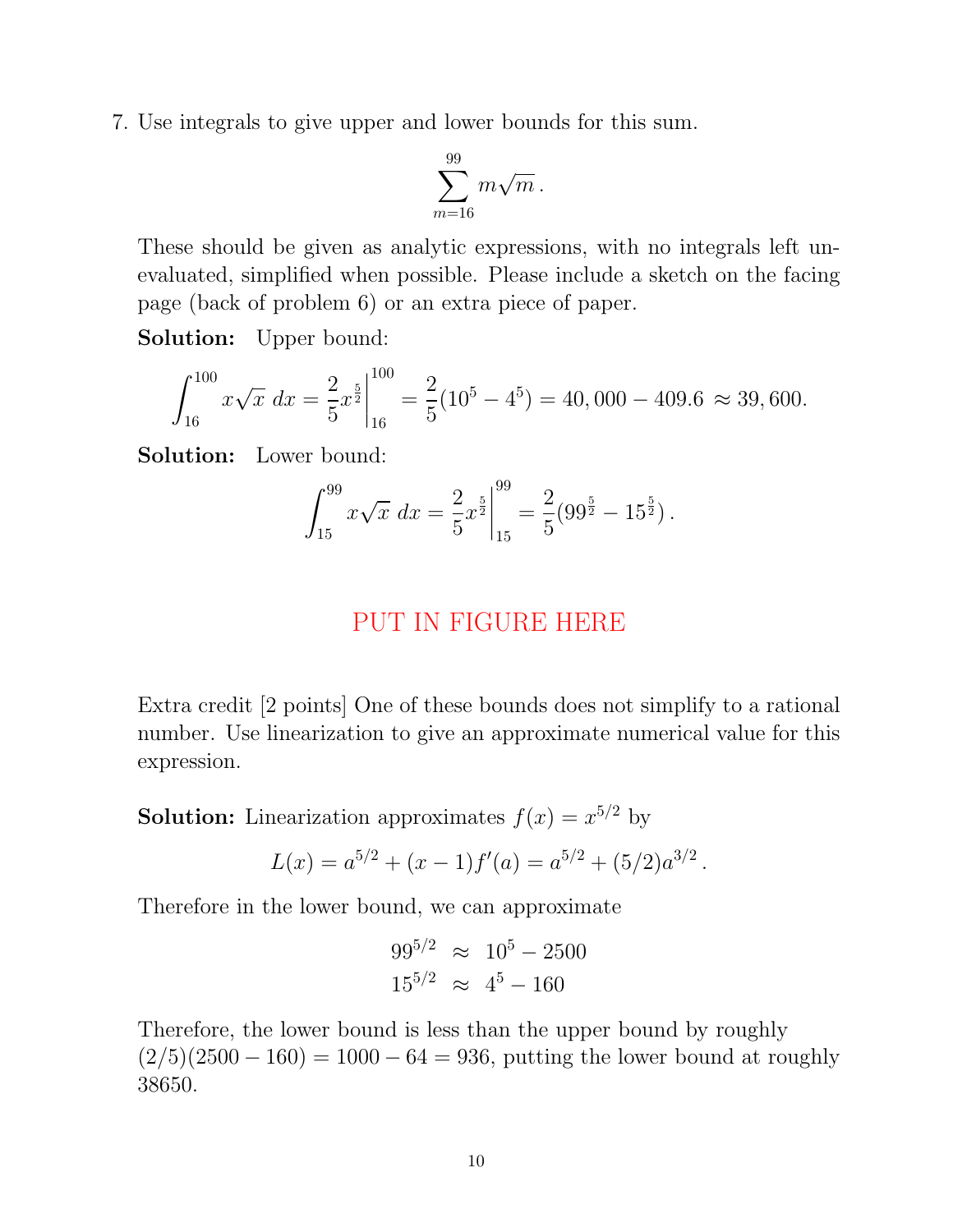- 8. Compute these indefinite integrals. One is a substitution, one is by parts, and one uses both of these techniques.
	- (a)  $\int \ln(1+x)$ √  $1 + x dx$ **Solution:** Let  $u = ln(1+x)$  and  $dv =$ √  $\overline{1+x}$  dx, so that  $du=\frac{1}{1+x}$  $rac{1}{1+x}$  dx and  $v = \frac{2}{3}(x+1)^{\frac{3}{2}}$ . 3 Then  $\int u dv = u * v - \int v du = \frac{2}{3}$  $\frac{2}{3}(x+1)^{\frac{3}{2}}\ln(x+1)-\frac{2}{3}$  $rac{2}{3}\int \sqrt{x+1} dx$  $=\frac{2}{3}$  $\frac{2}{3}(x+1)^{\frac{3}{2}}\ln(x+1)-\frac{4}{9}$  $\frac{4}{9}(x+1)^{\frac{3}{2}}+c$

(Note: we will not penalize for missing constants)

$$
(b) \int x^2 \sqrt{4+x^3} \, dx
$$

**Solution:** Let  $u = 4 + x^3$  so that  $\frac{du}{3} = x^2 dx$ . Then the integral becomes  $\frac{1}{3} \int \sqrt{u} \, du = \frac{2}{9}$  $rac{2}{9}u^{\frac{3}{2}} + c = \frac{2}{9}$  $\frac{2}{9}(x^3+4)^{\frac{3}{2}}+c$ 

## (c)  $\int \arctan x dx$

**Solution:** Look up the derivative of arctan x to be  $\frac{1}{1+x^2}$ . Then let  $u = \arctan x$  and  $dv = dx$  so that  $du = \frac{1}{1+t}$  $\frac{1}{1+x^2}$  dx and  $v=x$ . By integration by parts, the integral becomes x arctan  $x - \int \frac{x}{1+x^2}$  $rac{x}{1+x^2}$  dx Now let  $w = x^2 + 1$  so that  $\frac{dw}{2} = x dx$ . Then  $\int \frac{x}{1+x^2}$  $rac{x}{1+x^2}$   $dx = \frac{1}{2}$  $\frac{1}{2}\int \frac{dw}{w} = \frac{1}{2}$  $\frac{1}{2}$  ln |w| + c = ln  $\sqrt{w}$  + c = ln  $\sqrt{x^2+1}$  + c. So the answer is x arctan  $x - \ln \sqrt{x^2 + 1} + c$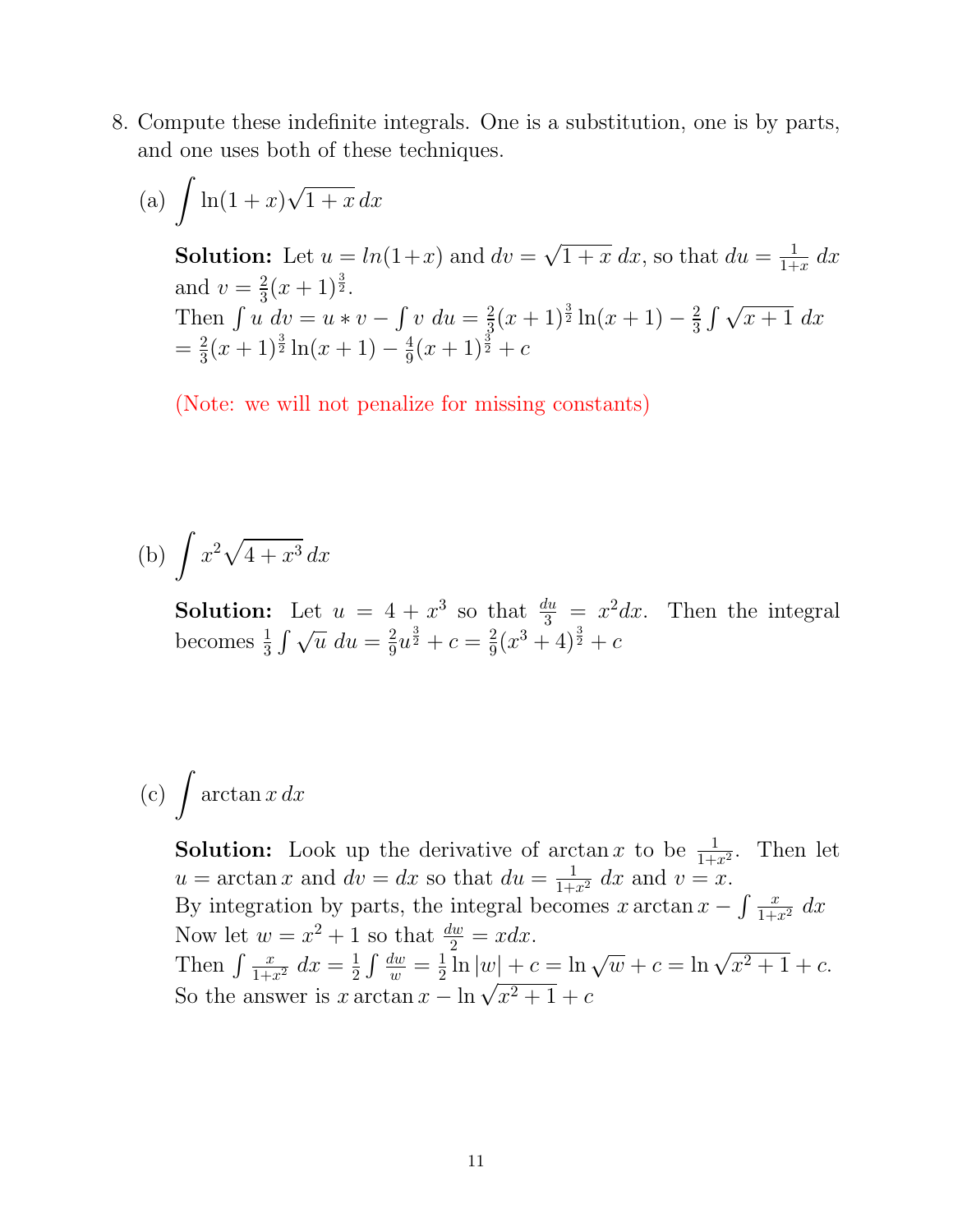9. Let  $g(x)$  be the time in hours it takes to drill a one foot diameter shaft x meters deep into a bed of limestone. State an interpretation for the inverse function  $g^{-1}$ .

**Solution:**  $g^{-1}(t)$  is the length in meters of a shaft with diameter one foot that can be drilled into a bed of limestone in  $t$  hours.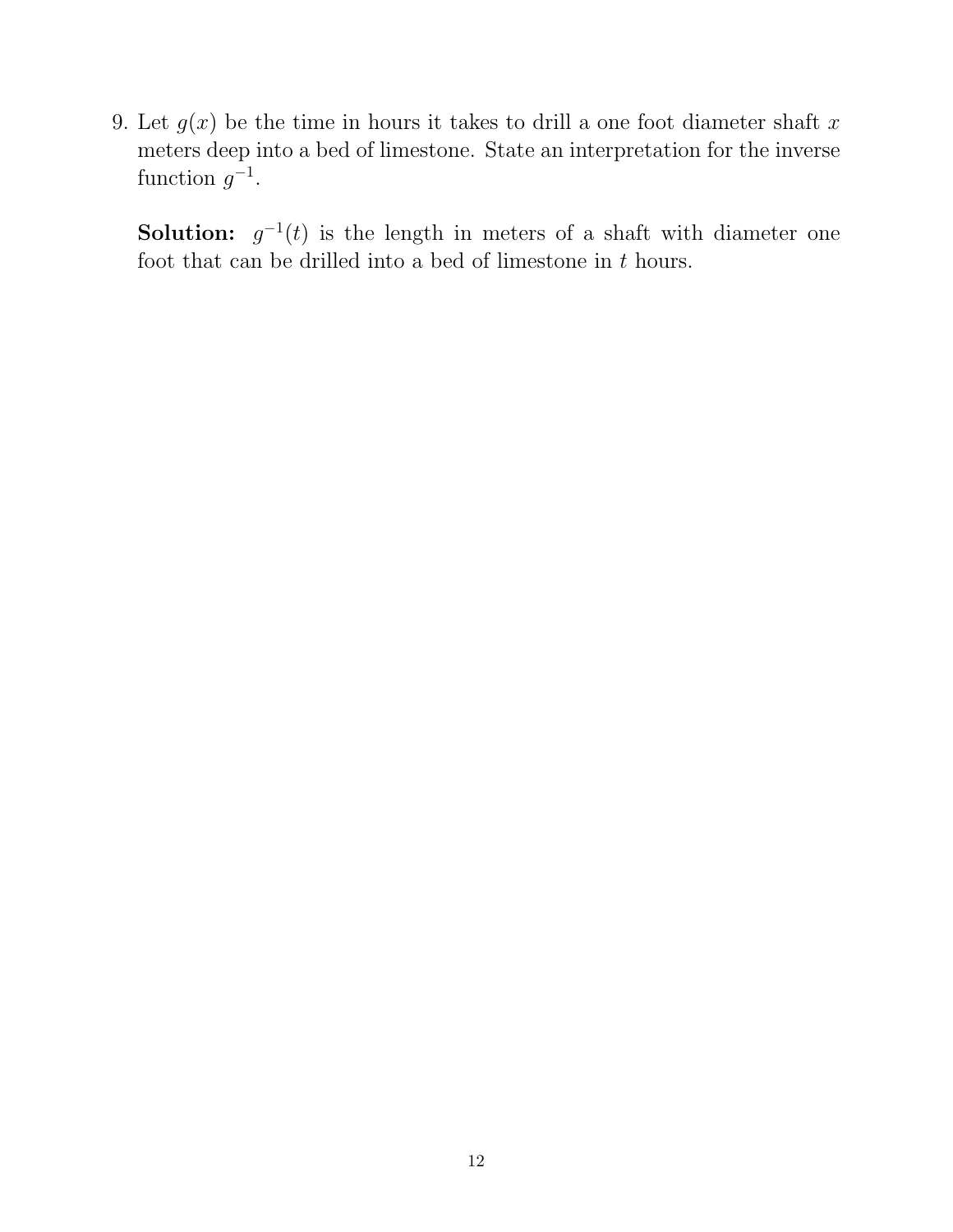10. (a) The function  $\int_1^x (\ln(t))^2 dt$  is a function, f, of what variable?

**Solution:**  $x$ , because  $t$  is a bound variable.

(b) What is  $f$ ?

**Solution:** By the Fundamental Theorem of Calculus,  $f'(x) = \ln(x)^2$ : the derivative of a definite integral as a function of the upper limit of integration is the integrand evaluated at the upper limit.

(c) Sketch a graph of this function with the input variable ranging from 1 to 7. This can be a very rough sketch; just give an idea of the scale of the vertical axis and whether the function is increasing/decreasing and curved up/down.

**Solution:** The graph should have a point at  $(1, 0)$ . It should be increasing because its derivative  $(\ln x)^2$  is positive and should be curving up because its derivative  $(\ln x)^2$  is increasing (or because its second derivative  $2(\ln x)/x$  is positive). The value of  $(\ln x)^2$  ranges from zero at 1 to about 4 at 7, so integrates to something more than 10 and less than 20. Anything on the order of ten to twenty would be a good choice for the scale of the vertical axis.

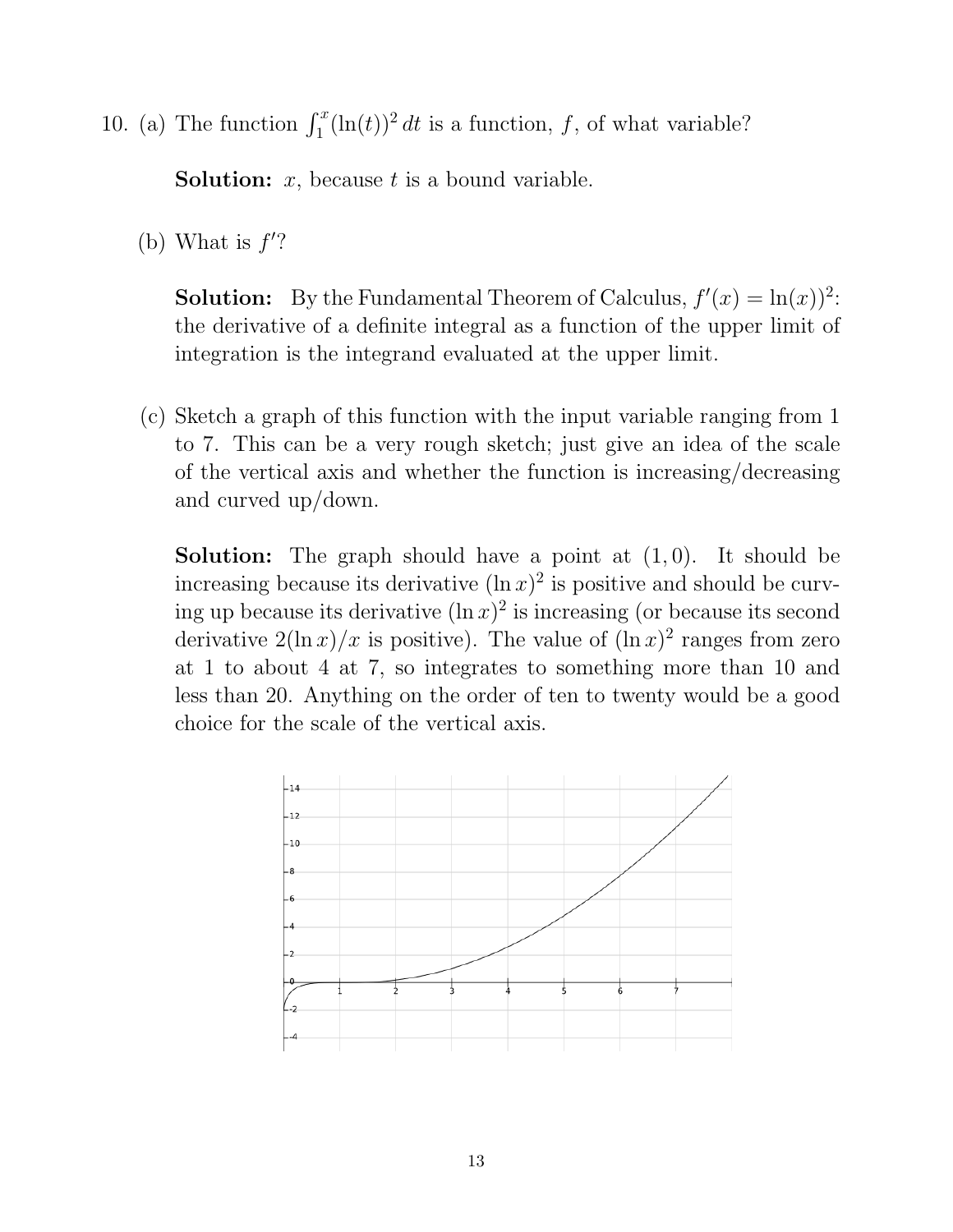- 11. Let A be the area under the graph of  $y =$ √  $1+x^3$ , above the x-axis, between the y-axis and the vertical line  $x = 2$ . Circle which of these numeric values most closely estimates A. If you wish to be considered for partial credit, state your reasoning, give a sketch, etc. [Hint: what kind of approximation will be most accurate if you want the computation to be brief?]
	- (a) 1.4
	- (b) 2
	- (c) 2.25
	- (d) 2.4
	- (e) 3.4
	- (f) 4
	- (g) 6

Solution: 3.4 is the closest. To get an accurate approximation, trapezoids work quite nicely. Even with only 2 trapezoids, you get:

Bases are each 1; heights of the first trapezoid are 1 and  $\sqrt{2}$ , heights bases are each 1; neights of the first trapezoid are 1 and  $\sqrt{2}$ , neights of the second trapezoid are  $\sqrt{2}$  and  $\sqrt{1+2^3} = 3$ . The approximation is

$$
1 * (1 + \sqrt{2})/2) + 1 * (\sqrt{2} + 3)/2 = 2 + \sqrt{2} \approx 3.4.
$$

The true value of 3.2413 . . . is somewhat less because the function curves up and is therefore underneath the chords forming the tops of the trapezoids.